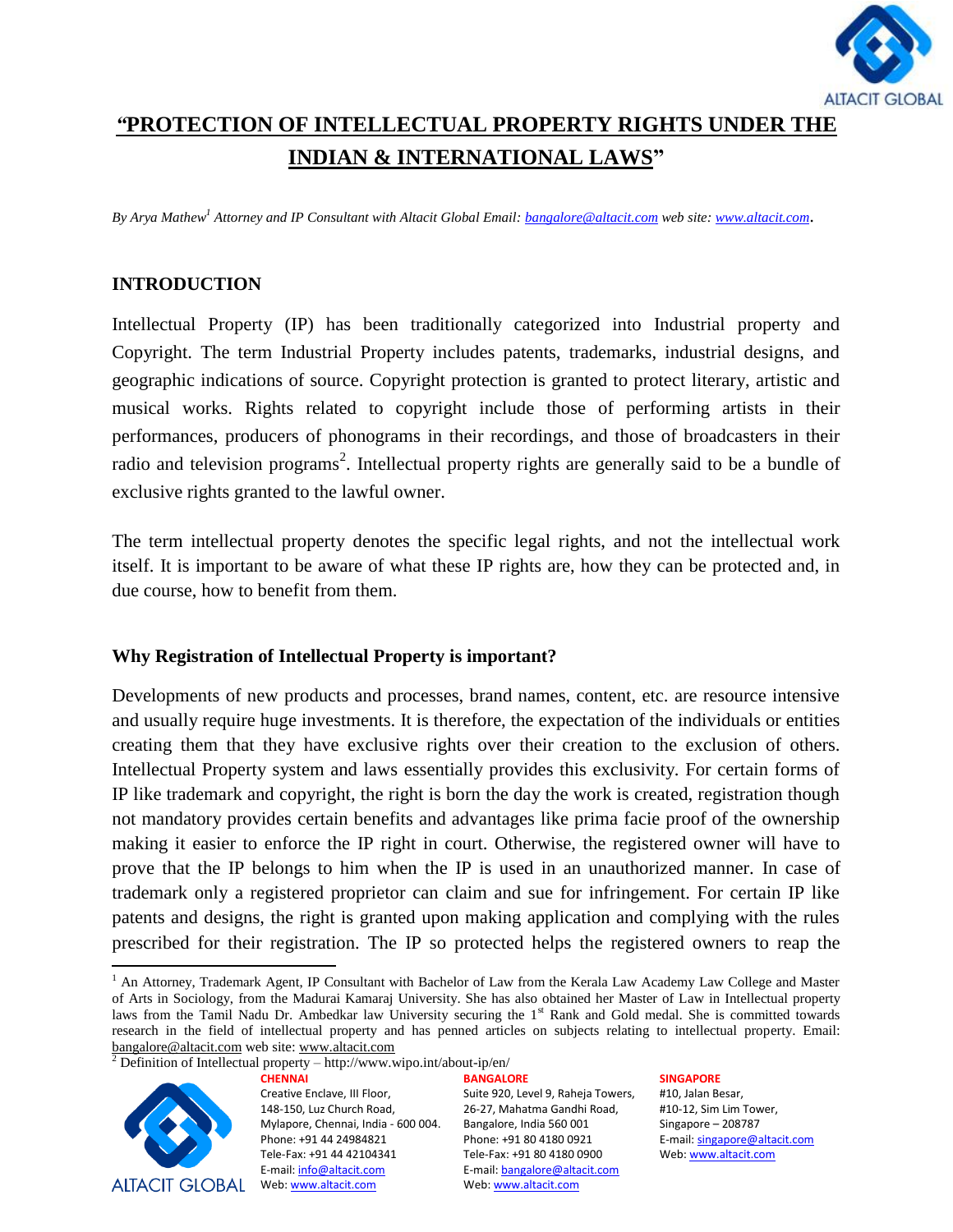

returns of their investments by preventing others from using the creation without permission. IP rights in essence are said to be negative rights. IP rights and registrations help the owner to exclude third parties from using the creation in an unauthorized manner and having a free ride on the efforts of the original inventor. It provides an incentive to keep creating and benefit from them.

The various forms of IP, their protection and registration both in India and internationally are detailed below.

# **1. TRADEMARK**

A trademark is the most valuable asset owned by a business. When a business is successful, others will imitate not only the ideas and market strategy, but very often they will also imitate the trademarks, product packaging, distinctive markings, etc. used by a successful company. Businesses with particularly successful products or services spend considerable amounts of time, effort and money creating, establishing and promoting their unique identities.

Owners who fail to pay sufficient attention towards the protection of their companies" trademarks face a number risks, including the inability to register or use their own marks on a future date, the dilution of the market's recognition of their products or services, and, in some cases end up spending huge resources in legal action to prevent unauthorized use or justify the use of their own property.

It is therefore pertinent that the trademarks be registered over all the goods and/or services over which the mark is used. The legislations which deal with the protection and registration of trademarks in India are *The Trademark Act, 1999 and The Trademark Rules 2002.* In India, trademark registration is valid for a period of ten years. The same may be renewed from time to time for additional periods of ten years each<sup>3</sup>.

For registration of a mark as a trademark in India, the mark has to fulfill certain criteria. These include the following requirements:

**- The mark should be non- generic** - A generic trademark is a [trademark](http://en.wikipedia.org/wiki/Trademark) or [brand name](http://en.wikipedia.org/wiki/Brand_name) that has become the colloquial or generic description for (or synonymous with) a general class of [product](http://en.wikipedia.org/wiki/Good_(economics_and_accounting)) or [service,](http://en.wikipedia.org/wiki/Service_(economics)) rather than the specific meaning intended by trademark's holder. A trademark typically becomes "genericized" when the products or services with which it is associated have acquired substantial mind share.

 $\overline{\phantom{a}}$ <sup>3</sup> Section 25 (1) of the Trade Mark Act, 1999



**CHENNAI** Creative Enclave, III Floor, 148-150, Luz Church Road, Mylapore, Chennai, India - 600 004. Phone: +91 44 24984821 Tele-Fax: +91 44 42104341 E-mail: info@altacit.com

### **BANGALORE**

Suite 920, Level 9, Raheja Towers, 26-27, Mahatma Gandhi Road, Bangalore, India 560 001 Phone: +91 80 4180 0921 Tele-Fax: +91 80 4180 0900 E-mail: bangalore@altacit.com Web: www.altacit.com

### **SINGAPORE**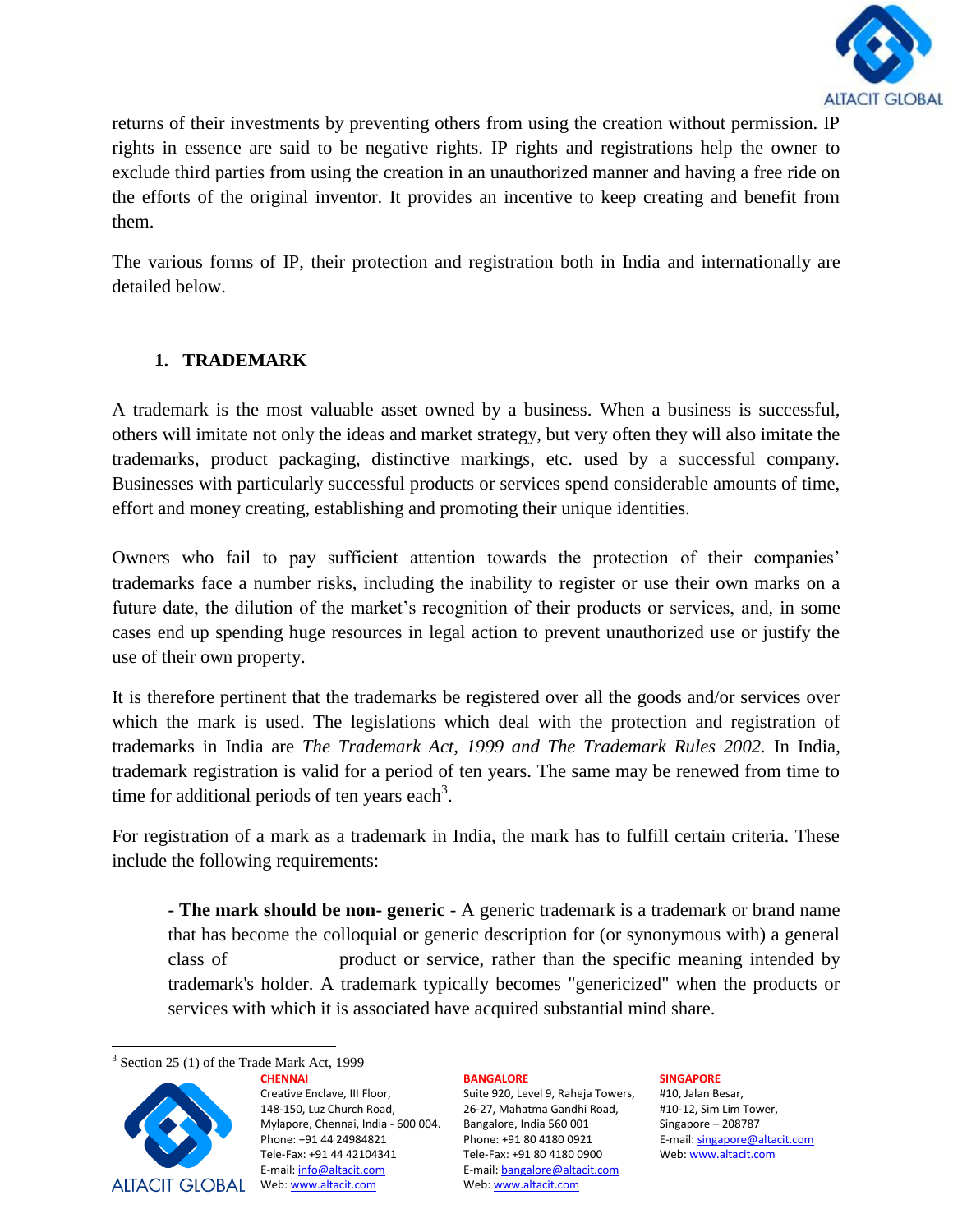

**- The mark should be non- descriptive** - Descriptive trademarks are those which describe some aspect, characteristic or quality of the products on which they are used.

**- The mark is not identical or similar to existing marks**- A proposed mark should not be similar or identical to that for which the earlier trademark is registered in the name of a different proprietor<sup>4</sup>.

**- The mark should be non- deceptive** - A deceptive trademark is one that wrongly indicates that the goods over which it is used have certain qualities but they do not.

The term trademark or service mark includes any word, name, symbol, or device, or any combination thereof to identify and distinguish goods, including a unique product, from those manufactured or sold by others and to indicate the source of the goods.

# **INTERNATIONAL PROTECTION FOR TRADEMARKS**

Trademark registrations are geographical in that, application has to be filed in each and every country where one wants protection. Application also has to be made in the relevant class of goods/services over which the mark is used. If the mark falls under more than one class, applications have to be filed in each relevant class. There are three different ways to seek protection for trademarks internationally.

The first option is to file application individually in each and every country where the applicant wants protection for their trademark.

The second option is to file application for trademark protection through regional conventions which provide for registration in multiple countries by a single application process. Regional conventions are established through bilateral or multilateral treaties. Community Trade Mark (CTM) application, Benelux and African Intellectual Property Organization (OAPI) are examples of systems that facilitate "*Regional Applications'*. Community Trade Mark (CTM) provides a unique opportunity to **obtain a trade mark registration throughout the European Union by filing a single application at a much lower cost** than the cost of separate national filings (should separate applications be filed in all 27 countries).

A CTM registration will cover all countries which are member states of the European Union. At present these are Austria, Benelux (Belgium, Netherlands & Luxembourg), Bulgaria, Cyprus, the Czech Republic, Denmark, Estonia, Finland, France, Germany, Greece, Hungary, Ireland,

**CHENNAI**



Creative Enclave, III Floor, 148-150, Luz Church Road, Mylapore, Chennai, India - 600 004. Phone: +91 44 24984821 Tele-Fax: +91 44 42104341 E-mail: info@altacit.com

### **BANGALORE**

Suite 920, Level 9, Raheja Towers, 26-27, Mahatma Gandhi Road, Bangalore, India 560 001 Phone: +91 80 4180 0921 Tele-Fax: +91 80 4180 0900 E-mail: bangalore@altacit.com Web: www.altacit.com

### **SINGAPORE**

 $\overline{\phantom{a}}$ 4 Section 11 (2) (b) of the Trade Mark Act, 1999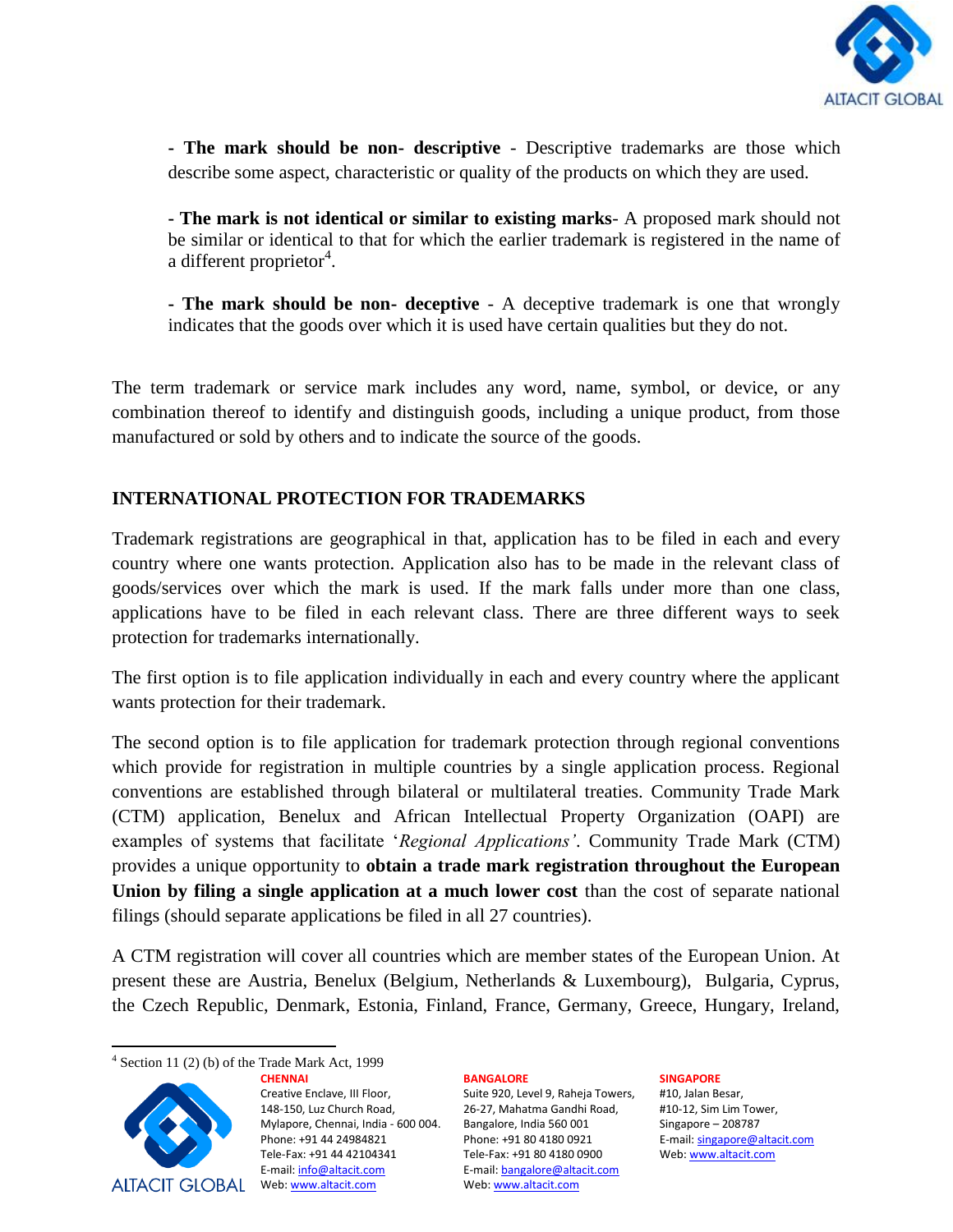

Italy, Latvia, Lithuania, Malta, Poland, Portugal, Romania, the Slovak Republic, Slovenia, Spain, Sweden and the United Kingdom.

These regional systems are not restricted to the member countries alone but are open to all.

# **International applications through Madrid system-**

Madrid System of International Registration of Trademarks is governed by the Madrid Agreement of 1891 and the Madrid Protocol. In that, applicants from non member countries can also seek regional protection. The Madrid System offers the possibility to obtain trademark protection in the countries of the Madrid Union by filing a single international application. The Madrid System enables applicants to submit application to one member country and designate other member countries where protection is required. The application could be submitted in a single language and is over all very cost effective, since it negates the need for multiple attorneys in each country where protection is sought.

However, unlike regional systems, the Madrid System is not open to all countries worldwide automatically. The criteria"s for filing application through Madrid system are that applicants should be a national or domiciled or have a real or effective establishment in a Madrid member country.

# **2. PATENT**

Patent is a form of protection that provides a person or legal entity with exclusive rights for making, using or selling a concept or invention and excludes others from doing the same, also for claiming damages from those who infringe the invention.

Patents generally cover innovations, products or processes that include new functional or technical aspects. It is granted by the Indian Patent Office and has a term of 20 years. After expiration of this 20 year monopoly the product/ invention will fall in the public domain for any third party to use it.

The legislations which deal with the protection and registration of patents in India are *The Patent Act, 1970 and The Patent Rules 2003.* The patent Act 1970 has undergone three (3) amendments in 1999, 2002 and 2005. In the 2005 amendment introduced product patent protection for food, pharma and chemical inventions.

In India an invention/product has to satisfy various criteria to qualify for a patent are:

- New/ Novel- The invention has a feature that sets it apart from previous inventions and is unknown to the public.



# **CHENNAI**

Creative Enclave, III Floor, 148-150, Luz Church Road, Mylapore, Chennai, India - 600 004. Phone: +91 44 24984821 Tele-Fax: +91 44 42104341 E-mail: info@altacit.com

### **BANGALORE**

Suite 920, Level 9, Raheja Towers, 26-27, Mahatma Gandhi Road, Bangalore, India 560 001 Phone: +91 80 4180 0921 Tele-Fax: +91 80 4180 0900 E-mail: bangalore@altacit.com Web: www.altacit.com

### **SINGAPORE**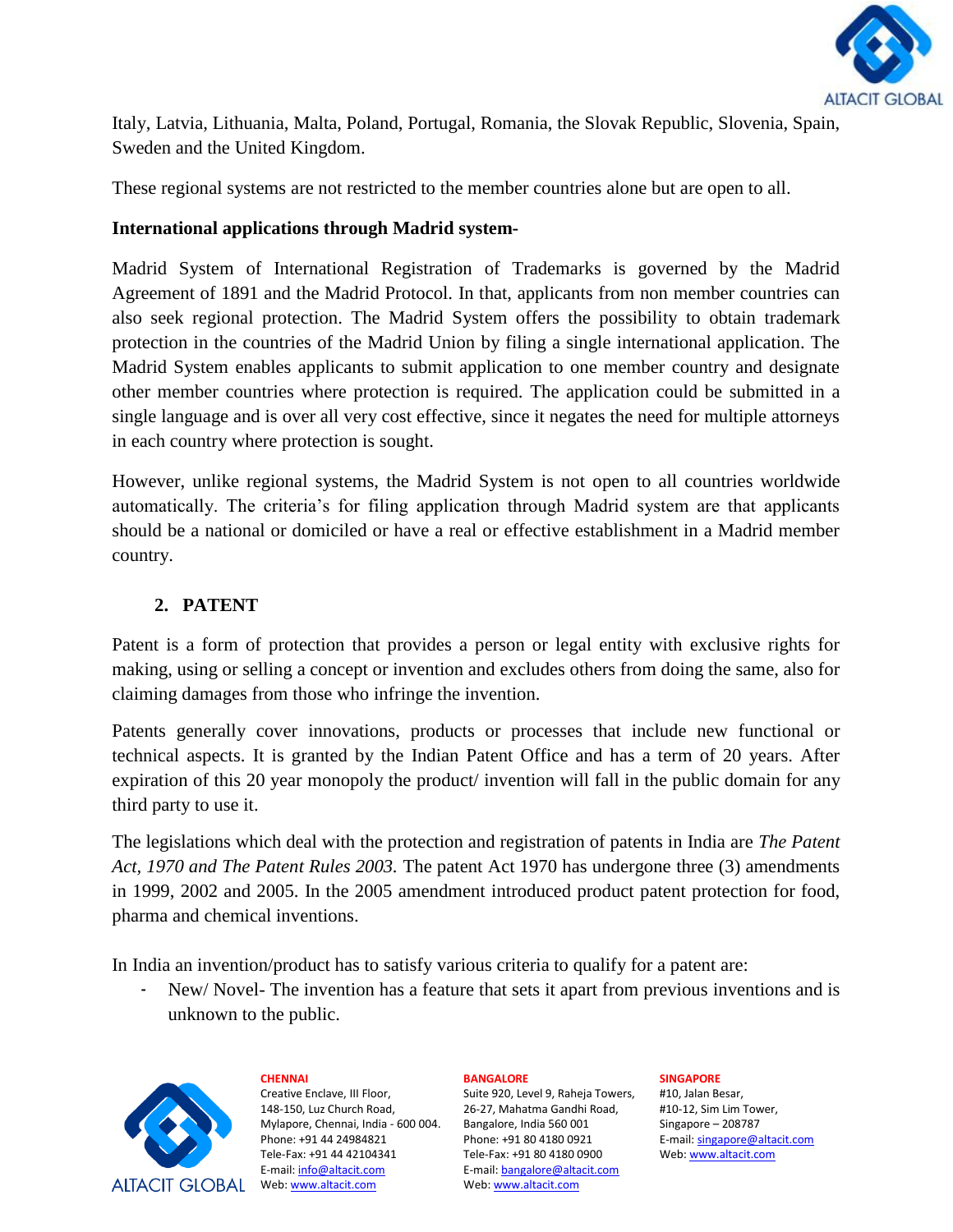

- Non-obviousness- The invention's novelty must not be obvious to someone who has ordinary skill in the area of invention.
- Utility- The invention is considered useful.

Like other IP laws patent protection is territorial in nature. Registration of a patent ensures protection in all over India. If somebody wants to protect their invention in another country they have to file application in each and every country where the Applicant wants patent protection for their product/invention.

# **INTERNATIONAL PROTECTION FOR PATENTS**

The important agreements that should be considered when contemplating international patent protection are The Paris Convention for the protection of Industrial Property & Patent Cooperation Treaty (PCT).

### 1. The Paris Convention

The Paris Convention established in 1883 for the protection of Industrial Property is an international intellectual property treaty adhered to by more than 100 countries. The Paris Convention provides that each country guarantees to the citizens of the other countries the same rights in patent matters that it gives to its own citizens.

The treaty also provides for the right of priority in the case of patents. These rights means that, on the basis of a regular first application filed in one of the member countries, the Applicant may, within 12 months period of time, apply for protection in all the other member countries. These later applications will then be treated as if they had been filed on the same day as the first application. Moreover, these later applications, being based on the first application, will not be invalidated by any acts accomplished in the interval. Thus, these later applicants will have priority over applications for the same invention which may have been filed during the same period of time by other persons.

# 2. International applications through the Patent Co-operation Treaty (PCT)

The Patent Co-operation Treaty (PCT) facilitates the filing of applications for patents on the same invention in member countries. The PCT system does not provide for the grant of an international patent, it is a system for filing international application for patents. The PCT provides for centralized filing procedures whereby a single application filed in a PCT can constitute an application for patent in one or more (including all) member countries. After filing



Creative Enclave, III Floor, 148-150, Luz Church Road, Mylapore, Chennai, India - 600 004. Phone: +91 44 24984821 Tele-Fax: +91 44 42104341 E-mail: info@altacit.com

**CHENNAI**

#### **BANGALORE**

Suite 920, Level 9, Raheja Towers, 26-27, Mahatma Gandhi Road, Bangalore, India 560 001 Phone: +91 80 4180 0921 Tele-Fax: +91 80 4180 0900 E-mail: bangalore@altacit.com Web: www.altacit.com

#### **SINGAPORE**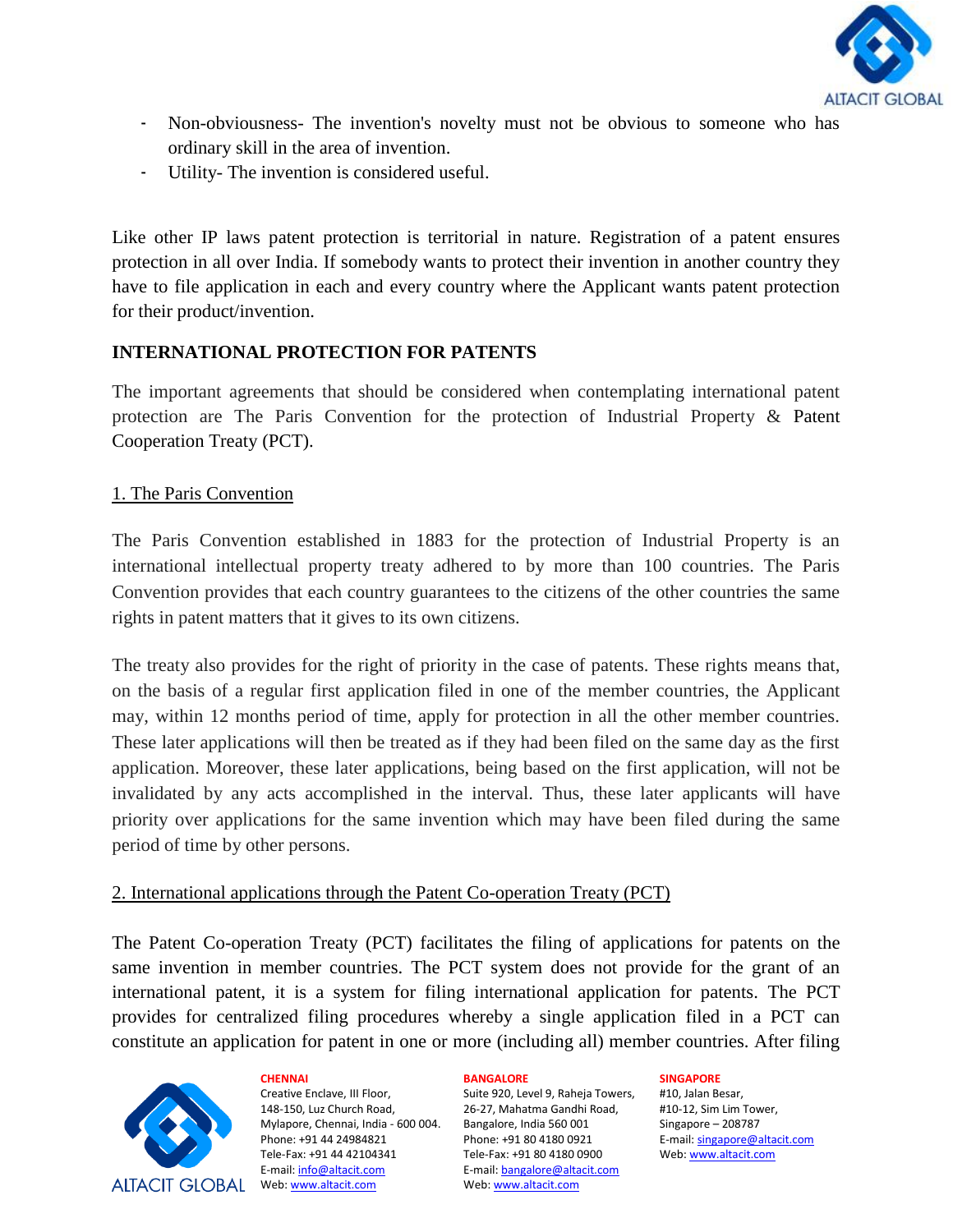

local (home) application, within 12 months the Applicant claiming Paris Convention Priority or as an original applicant can file the international application under the PCT.

Once the application is filed, one of the eligible PCT governmental search offices will perform a patent search on the application. When the search is completed, PCT governmental office evaluates the patentability of the application pursuant to patentability standards set forth in the Patent Cooperation Treaty. Eventually, the Applicant will be required to have the PCT application officially entered into the national patent office of each of the countries from which the Applicant desires patent protection.

There are several advantages to the PCT process. The Applicant can file a single PCT application rather than filing a series of national applications. The single PCT application is much less expensive than the individual national filings. Although the applicant will eventually be required to incur a cost similar to the national filings when the PCT application is entered in each national patent office, the PCT procedure allows these costs to be delayed for up to thirty months from the priority date. This period of time will allow the inventor a better chance to analyze the patentability and profitability of the invention, and therefore the applicant can make a more informed decision regarding where the patent application should be filed.

# **3. COPYRIGHT**

Copyright is a right given by the law to the creators of literary, dramatic, musical and artistic works and producers of cinematograph films and sound recordings. In fact, it is a bundle of rights including rights of reproduction, communication to the public, adaptation and translation of the work.

The creator of a copyrighted work has right to control/ prevent unauthorized copying or reproduction of their work by others for a certain time period, after the said work will enter in the [public](http://en.wikipedia.org/wiki/Public_domain) domain. The protection of copyright varies according to national legislations and the type of work. The Indian law extends copyright protection for the work made by an individual for life time of the author plus sixty (60) years.<sup>5</sup> The Copyright Act, 1957 and the Copyright Rules, 1958 provide for protection of copyrights in India.

There are various criteria for securing copyright protection for a work. Firstly, the work must be original and secondly, the work must be fixed or presented in tangible form such as writing,

 $5$  Section 22 of the Copy Right Act 1957- defines copyright shall subsist in any literary, dramatic, musical or artistic work (other than photograph) published with in the lifetime of the author until sixty years from the beginning of the calendar year next following the year in which the author dies.



l

Creative Enclave, III Floor, 148-150, Luz Church Road, Mylapore, Chennai, India - 600 004. Phone: +91 44 24984821 Tele-Fax: +91 44 42104341 E-mail: info@altacit.com

**CHENNAI**

### **BANGALORE**

Suite 920, Level 9, Raheja Towers, 26-27, Mahatma Gandhi Road, Bangalore, India 560 001 Phone: +91 80 4180 0921 Tele-Fax: +91 80 4180 0900 E-mail: bangalore@altacit.com Web: www.altacit.com

#### **SINGAPORE**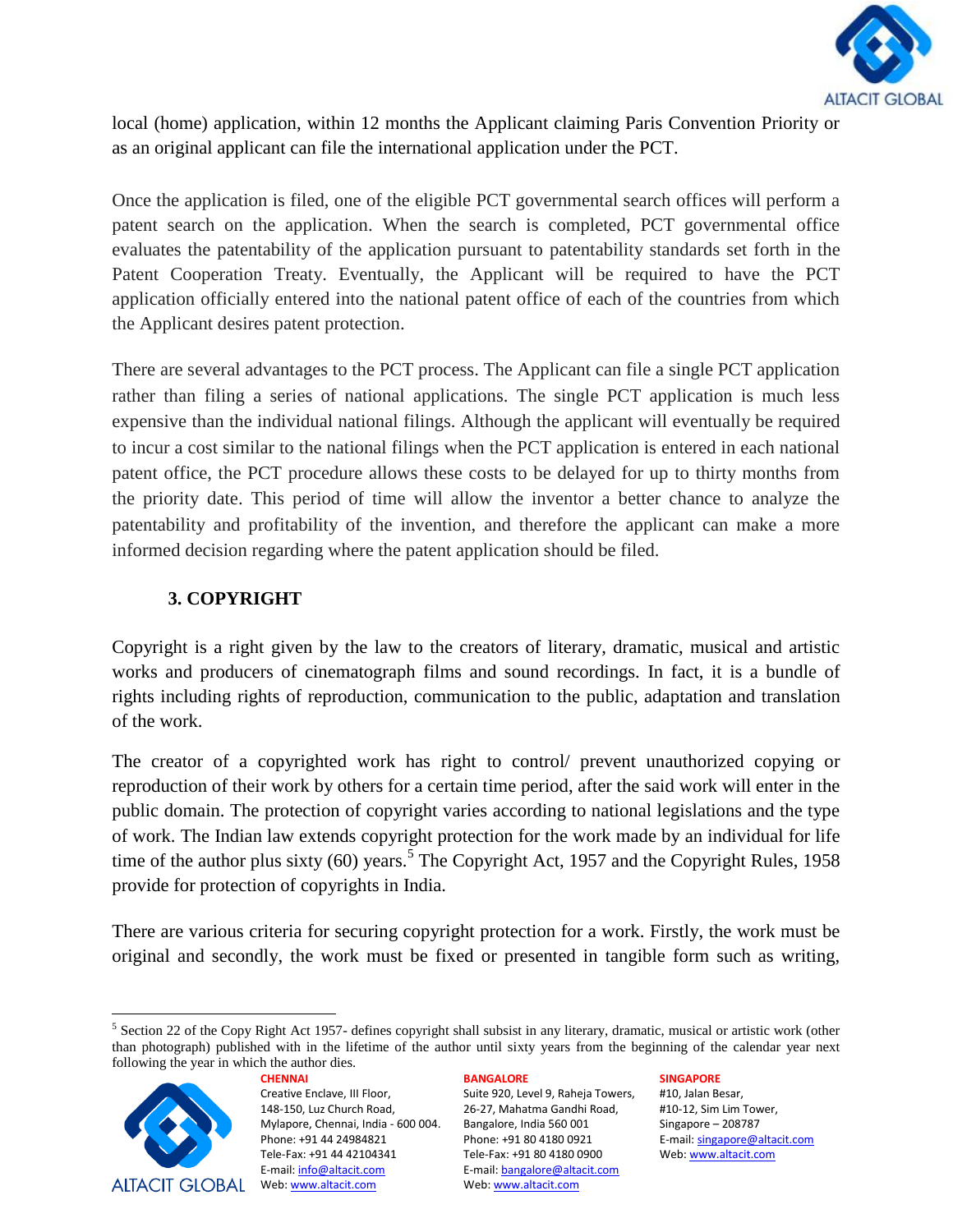

recording, film or photography, etc*.* It is to be noted that, Copyright does not protect the underlying idea but only the expression of that particular idea is protected under copyright.

Copyright is provided automatically to the author of any original work covered by the law as soon as the work is created. Registration is not mandatory, but provides for protection of ownership in case of dispute. Copyright registration is invaluable to a copyright holder who wishes to take a civil or criminal action against infringement.

One of the supreme advantages of copyright protection is that unlike other IP rights, protection is available in several countries across the world, by reason of India being a member of Berne Convention. Protection is given to works first published in India, in respect of all countries that are member states to treaties and conventions to which India is a member. Thus, without formally applying for protection, copyright protection is available to works first published in India, across several countries. The government of India vide International Copyright Order, 1999 has extended copyright protection in India to works first published outside India.

# **International protection under the Berne Convention-**

The Berne Convention for the Protection of Literary and Artistic Works was first adopted in 1886 as an agreement to honour the rights of all authors who are nationals of countries that are party to the convention. The convention is administered by the World Intellectual Property Organization, (WIPO).

The member countries formed a Union and the Act provides protection for the work of authors who are nationals of one of the countries of the Union, or where the work is first published (or simultaneously published) in a country that is a member of the Union.<sup>6</sup> For the purposes of the Berne Convention, persons who are not nationals, but which have their habitual residence in a country of the Union, will be regarded as a national of the country.<sup>7</sup>

An author from any country that is a signatory of the convention is awarded the same rights in all other countries that are signatories to the Convention as they allow to their own nationals, in addition to any rights granted under the Convention.

The terms of the Berne Convention also stipulates that where a country outside the Union does not provide adequate protection to authors, countries of the Union are entitled to not extend protection to nationals of that country, beyond that which is granted by that country.<sup>8</sup>

**CHENNAI** <sup>8</sup> Article 6 of the BERNE Convention For The Protection Of Literary And Artistic Works - Where any country outside the Union fails to protect in an adequate manner the works of authors who are nationals of one of the countries of the Union, the latter



 $\overline{\phantom{a}}$ 

Creative Enclave, III Floor, 148-150, Luz Church Road, Mylapore, Chennai, India - 600 004. Phone: +91 44 24984821 Tele-Fax: +91 44 42104341 E-mail: info@altacit.com

**BANGALORE** Suite 920, Level 9, Raheja Towers, 26-27, Mahatma Gandhi Road, Bangalore, India 560 001 Phone: +91 80 4180 0921 Tele-Fax: +91 80 4180 0900 E-mail: bangalore@altacit.com Web: www.altacit.com

 $6$  Article 3 (1) (b) of the Berne Convention For The Protection Of Literary And Artistic Works

 $7$  Article 3 (2) of the BERNE Convention For The Protection Of Literary And Artistic Works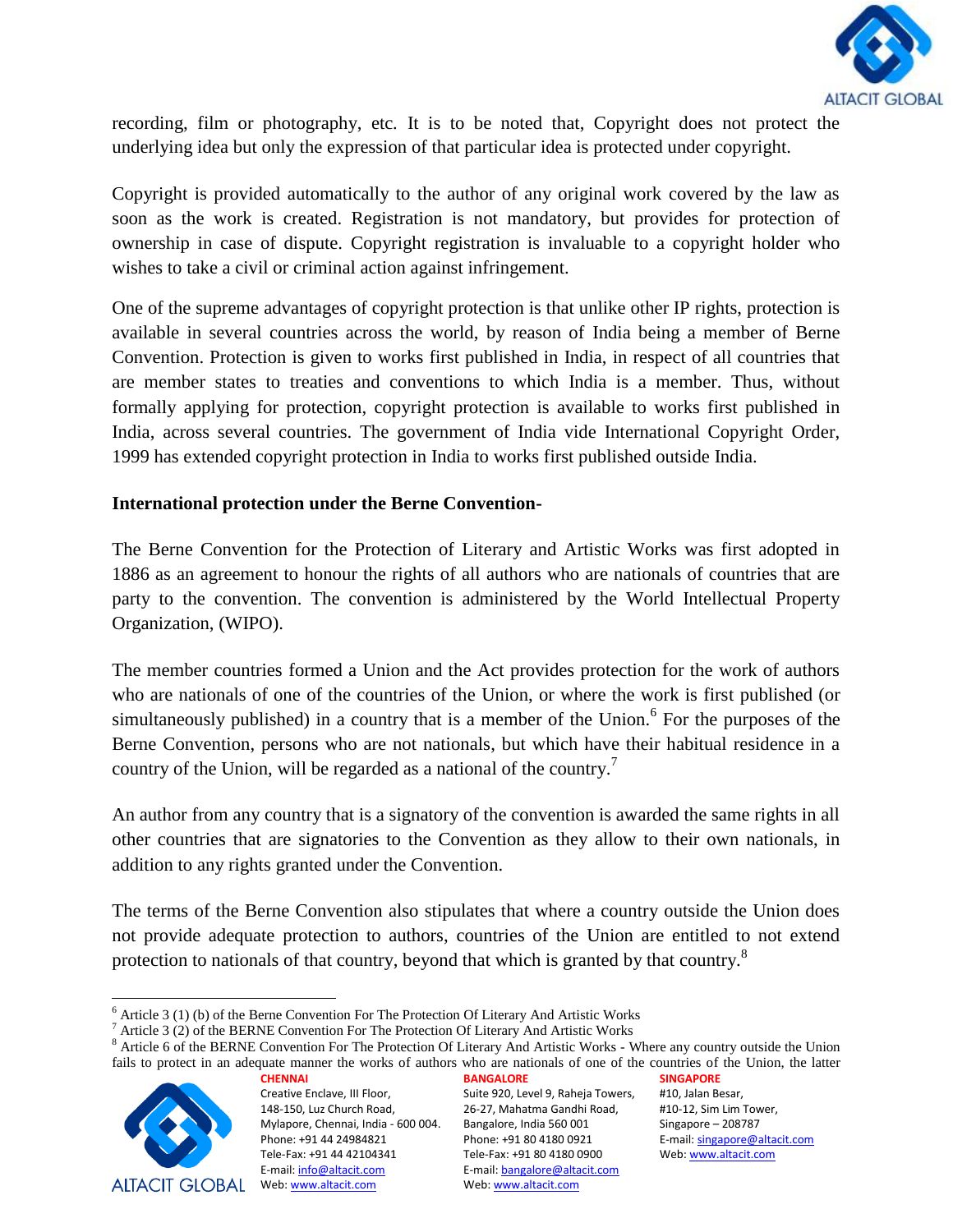

### **4. INDUSTRIAL DESIGNS**

An industrial design refers to the creation of a shape, configuration or composition or combination of pattern or color in three dimensional forms containing aesthetic value.<sup>9</sup> Designs Act protects only designs that are aesthetic in nature. An industrial design can be a two- or threedimensional pattern. Novelty and originality are important criteria for a design registration. In addition, only those designs that are applied to an article by an industrial process will be protected.

The Indian law of designs is enshrined in the Designs Act, 2000 and the Design Rules, 2001.The industrial design registration grants the proprietor the exclusive rights of selling, importing and applying the design to any product. India has adopted the 'first to file' system, which means that the right holder should file the application on the earliest point of time to rule out the possibility of any other person claiming for the rights of the intended designs. Any person can apply for the industrial design rights as far as the design is new, not previously published in any nation, reproducible through industrial means, not against to the public order, distinct from the known designs, not consisting of any obscene material and eye catching. In India, a design registration is valid for a period of 10 years, renewable for a further period of 5 years.

The registration of a design confers the copyright in the design for the period of registration to the proprietor. Copyright means the exclusive right to apply the design in respect of the article for which it is registered.

There are some artistic works which is not possible to be registered as the design. They are painting, sculpture, drawing (including a diagram, map, chart or plan), an engraving or photograph (whether or not any such work possesses artistic quality), a work of architecture, and any other work of artistic craftsmanship.

Design rights are granted on a country-by-country basis. An Indian registration provides protection only in India and its territories. If the proprietor of a design wishes to protect a design in other countries, the owner must seek protection in each country separately under the relevant laws.

**CHENNAI**



 $\overline{\phantom{a}}$ 

Creative Enclave, III Floor, 148-150, Luz Church Road, Mylapore, Chennai, India - 600 004. Phone: +91 44 24984821 Tele-Fax: +91 44 42104341 E-mail: info@altacit.com

#### **BANGALORE**

Suite 920, Level 9, Raheja Towers, 26-27, Mahatma Gandhi Road, Bangalore, India 560 001 Phone: +91 80 4180 0921 Tele-Fax: +91 80 4180 0900 E-mail: bangalore@altacit.com Web: www.altacit.com

#### **SINGAPORE**

country may restrict the protection given to the works of authors who are, at the date of the first publication thereof, nationals of the other country and are not habitually resident in one of the countries of the Union. If the country of first publication avails itself of this right, the other countries of the Union shall not be required to grant to works thus subjected to special treatment a wider protection than that granted to them in the country of first publication.

<sup>9</sup> Article 2 (d) of the Designs Act, 2000 in India defines "A design is defined as the features of shape, configuration, pattern, ornament or composition of lines or colours applied to any article by any industrial process or means, whether manual, mechanical or chemical, separate or combined, which in the finished article appeal to and are judged solely by the eye, but does not include any mode or principle of construction or anything which is in substance a mere mechanical device and does not include any trademark or property mark or artistic work".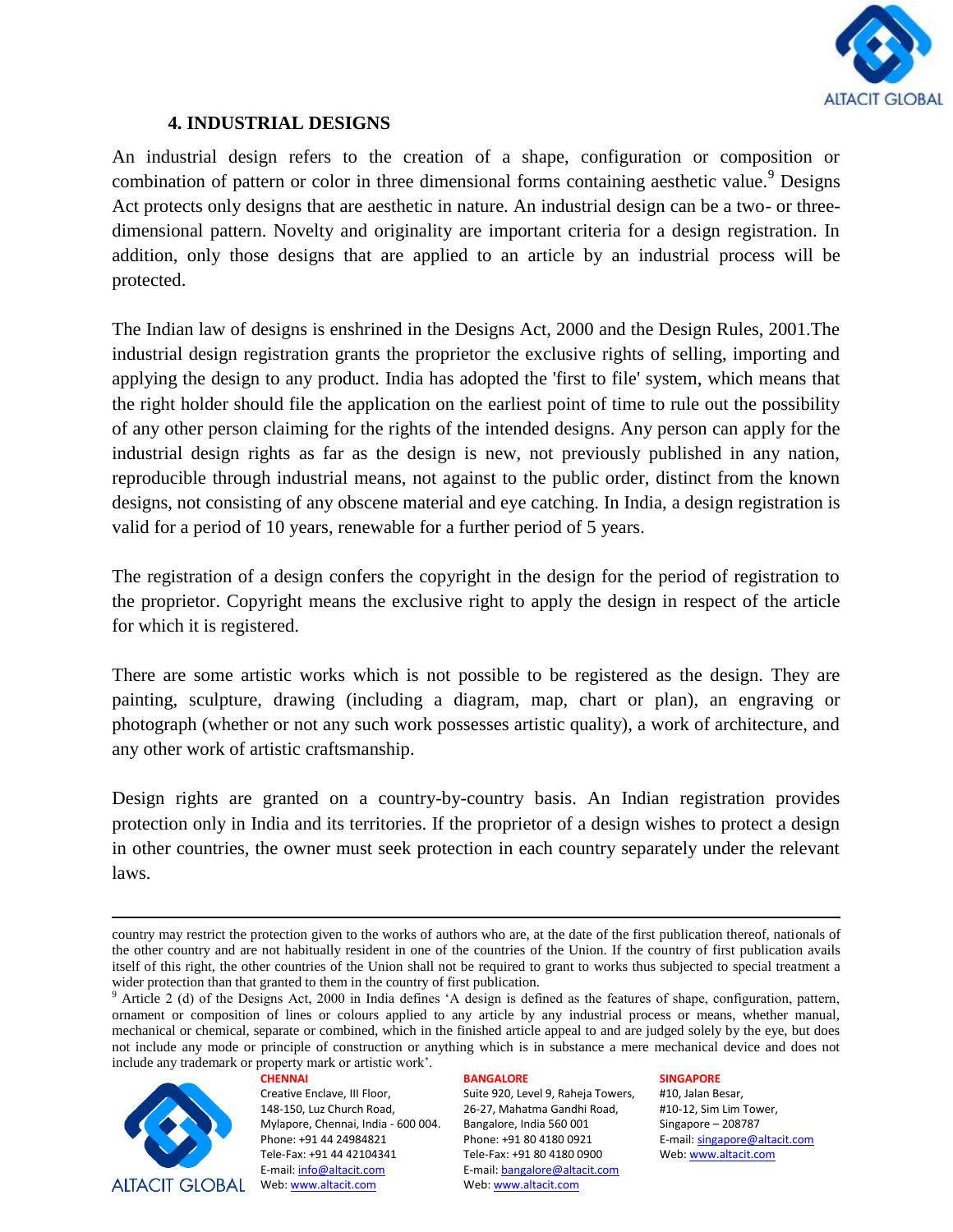

The Paris Convention also provides certain privileges to member countries for design protection. A party who files design application in a member state of the Paris Convention, such as India, can within six months of that filing date file applications in other member countries claiming the priority of the first application.<sup>10</sup> If such a design is accepted for registration it will be deemed to have registered from the same date on which the application is made in the home country.

Hague Agreement is the only international system for filing design applications. Since India is not a signatory of this agreement, Indian companies/individuals do have access to this system.

# **International filing through Hague Agreement-**

The Hague System of international registrations of industrial designs is applicable among the countries party to the Hague Agreement*.* It is administered by the International Bureau of WIPO.

This system gives the owner of an industrial design the possibility to have his design protected in member countries of the Hague Agreement, by simply filing one application, in one language, with one set of fees in one currency.

# **5. GEOGRAPHICAL INDICATION (GI)**

Geographical Indication refers to "Indication which identifies a good as originating in the territory of a member, or a region or locality in that territory, where a given quality, reputation or other characteristic of the good is essentially attributable to its geographical origin".

In India, the geographical indications regime is regulated by the Geographical Indications of Goods (Registration & Protection) Act, 1999 and the Geographical Indication of Goods (Regulation and Protection) Rules, 2002. Registration of the geographical indication is not compulsory in India<sup>11</sup> the owner of the unregistered geographical indication can enforce his rights through the common law remedy of passing off. It is recommendable to register the geographical indication as the registration certificate acts as the prima facie evidence in the court in case of any dispute and no additional evidence is required to prove the validity / ownership.

While registration of geographical indication is not mandatory in India, Section 20 (1) of the Geographical Indication of Goods Act states that no person "shall" be entitled to institute any proceeding to prevent, or to recover damages for, the infringement of an "unregistered"

<sup>&</sup>lt;sup>11</sup> The Geographical Indications of Goods (Registration and Protection) Act, 1999 - Section 22



Creative Enclave, III Floor, 148-150, Luz Church Road, Mylapore, Chennai, India - 600 004. Phone: +91 44 24984821 Tele-Fax: +91 44 42104341 E-mail: info@altacit.com

**CHENNAI**

**BANGALORE** Suite 920, Level 9, Raheja Towers, 26-27, Mahatma Gandhi Road, Bangalore, India 560 001 Phone: +91 80 4180 0921 Tele-Fax: +91 80 4180 0900 E-mail: bangalore@altacit.com Web: www.altacit.com

**SINGAPORE**

 $\overline{a}$  $10$  Article 4 (A) (1) of the Paris Convention for the Protection of Industrial Property 1883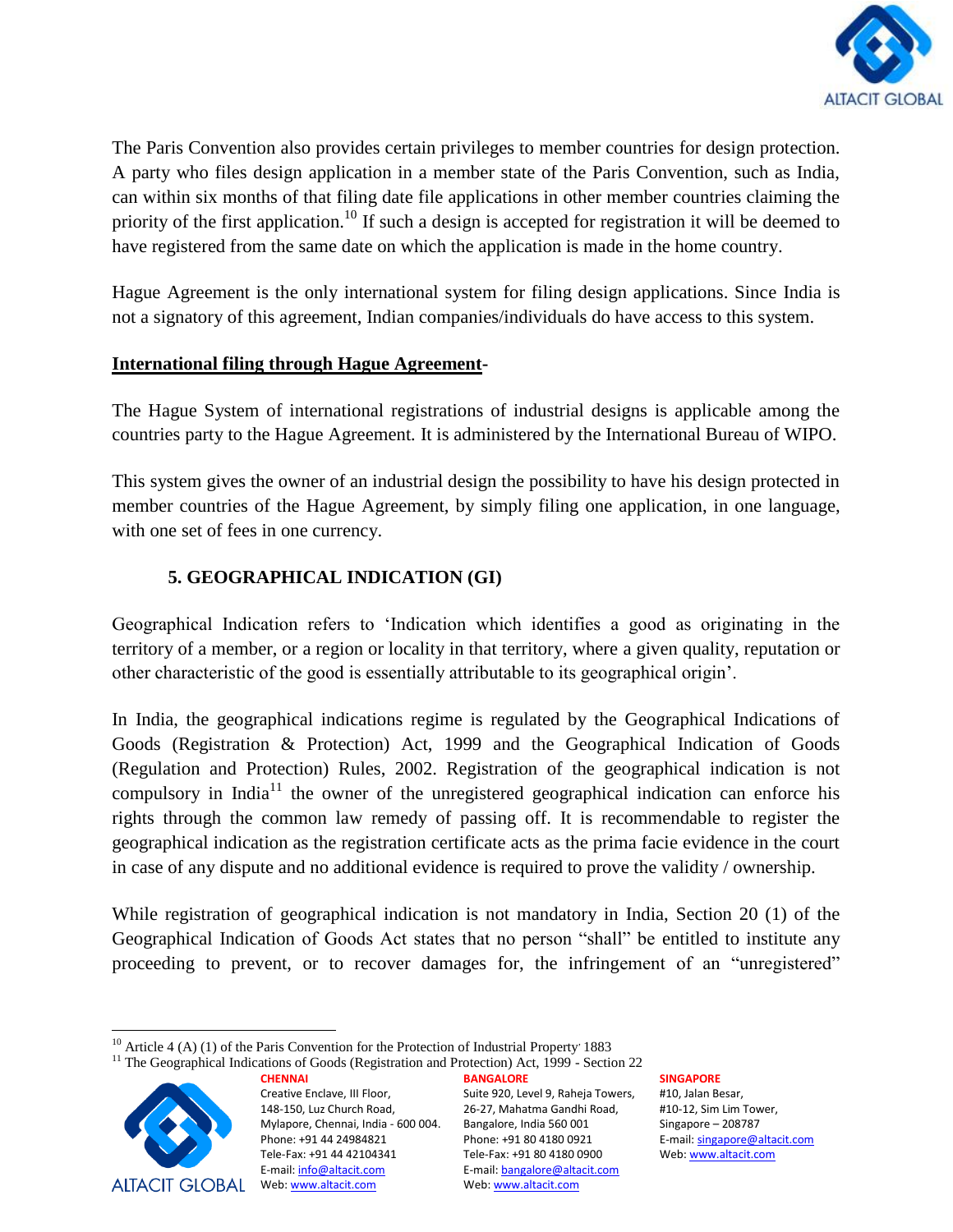

geographical indication. The registration of a geographical indication gives its registered owner and its authorized users the right to obtain relief for infringement.<sup>12</sup>

To register the geographical indication, any organization or association of people or statutory authority can apply for the registration. They need to file the application which should consist of the statement of how the geographical indications are related to the quality and with other characteristic features which are the result of the geographical environment encompassing the natural qualities and human factors, unique methods of production, processing and preparation, which occur within the said geographical area.

In India, a geographical indication may initially be registered for a period of ten years, and it can be renewed from time to time for further periods of 10 years.<sup>13</sup> Indian law places certain restrictions in that a registered geographical indication is not a subject matter of assignment, transmission, licensing, pledge, mortgage or any such other agreement.

At the international level, TRIPS sets out minimum standards of protection that WTO members are bound to comply within their respective national legislations. However, as far as the scope of protection of geographical indication under TRIPS is concerned, there is a problem of hierarchy. This is because, although TRIPS contains a single, identical definition for all geographical indication<sup>14</sup>, irrespective of product categories, it mandates a two-level system of protection: (i) the basic protection applicable to all geographical indication in general (under Article 22), and (ii) additional protection applicable only to the geographical indication denominating wines and spirits (under Article 23)."

Like any other intellectual property law, the regulations which govern geographical indication also vary from one country to another. An Indian registration of geographical indication provides protection only in the territories of India.

The two agreements which relate to the international registration of geographical indication are the Lisbon Agreement for the Protection of Appellations of Origin, 1958 and the Paris Convention on industrial property, 1883 (Trademarks).

# **International Protection through "Lisbon Agreement for the Protection of Appellations of Origin"-**

<sup>&</sup>lt;sup>14</sup> The Trade Related Aspects of Intellectual Property Rights (TRIPs) Agreement has defined the 'geographical indications rights' as the exclusionary rights for the indicator which identify the goods originated within the member nations territories, or area or region of that territory, where the reputation or other attributes of the goods is essentially related to the geographic origin of the place.



**CHENNAI** Creative Enclave, III Floor, 148-150, Luz Church Road, Mylapore, Chennai, India - 600 004. Phone: +91 44 24984821 Tele-Fax: +91 44 42104341 E-mail: info@altacit.com Web: www.altacit.com

### **BANGALORE**

Suite 920, Level 9, Raheja Towers, 26-27, Mahatma Gandhi Road, Bangalore, India 560 001 Phone: +91 80 4180 0921 Tele-Fax: +91 80 4180 0900 E-mail: bangalore@altacit.com Web: www.altacit.com

### **SINGAPORE**

 $\overline{\phantom{a}}$ <sup>12</sup> The Geographical Indications of Goods (Registration and Protection) Act, 1999- Section 21 (a)

<sup>&</sup>lt;sup>13</sup> The Geographical Indications of Goods (Registration and Protection) Act, 1999- Section 18 (1)